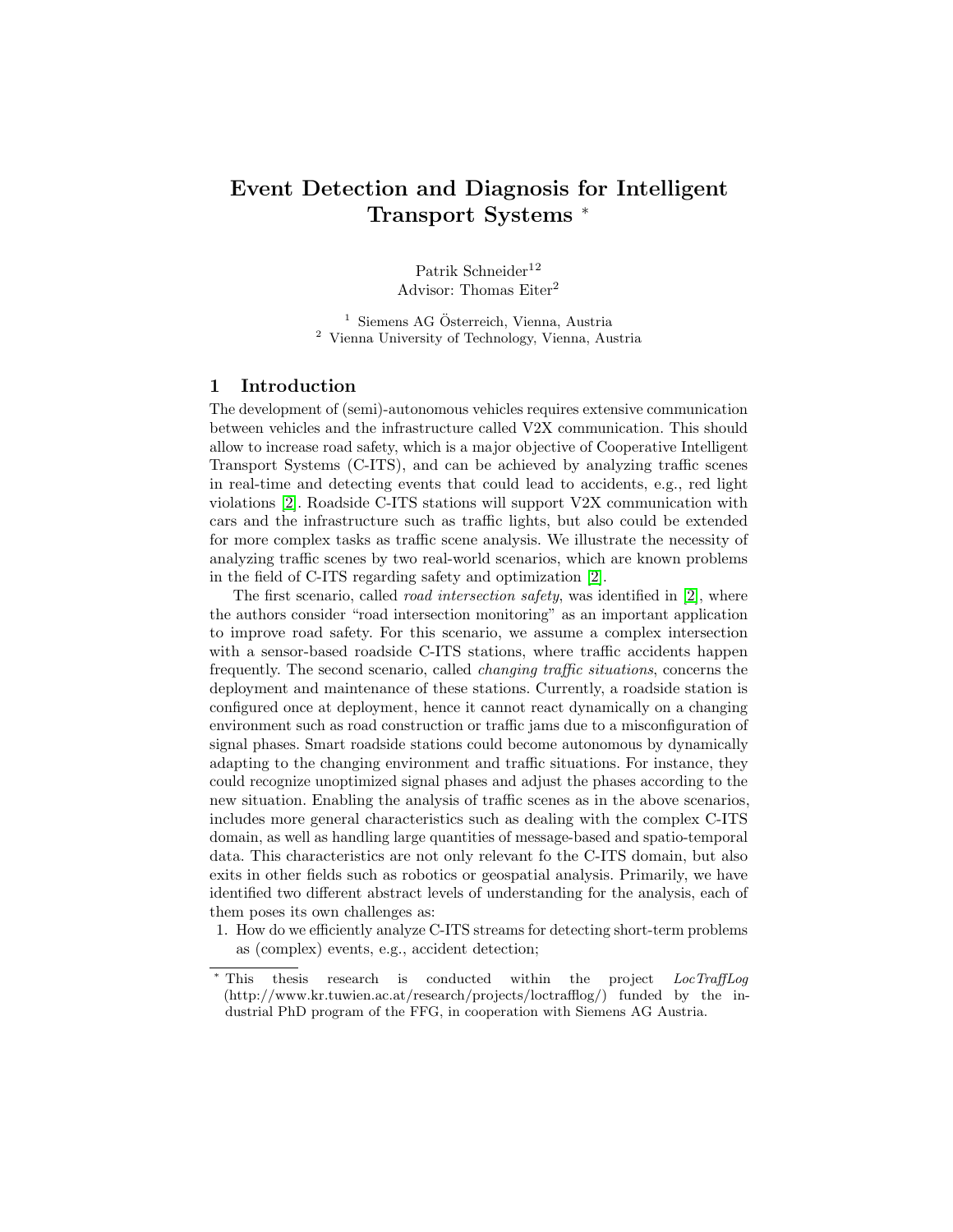2. How do we diagnose complex problems, e.g., traffic-jams, which need a long-term observation span.

Each level can be seen independently and poses the additional challenge of intervening event detection and diagnosis in an efficient way. Another challenge arises from the nature of roadside C-ITS stations, which are (a) designed with limited memory and processing resources; (b) deployed in a distributed manner as a mesh network with a particular (spatial) topology. For enabling traffic scenes analysis, we aim to investigate tractable (lightweight) Knowledge Representation & Reasoning (KRR) methods for event detection and model-based diagnosis. The methods, namely rule- and ontology-based reasoning, have to be extended to streaming and spatial data taking a C-ITS domain model into account.

Section 2 describes state-of-the-art. Section 3 outlines the problem description, which is addressed by the research question and goals of Section 4 using the methods described in Section 5. Section 6 concludes with results and future work.

#### 2 State-of-the-Art

V2X Communication and Integration. The base communication technologies (i.e., the IEEE 802.11p standard) allow wireless access in vehicular environments, which enables messaging between vehicles themselves and the infrastructure, called V2X communication. Traffic participants and roadside C-ITS stations broadcast every 100ms messages for informing others about their current state such as position, speed, and traffic light signal phases [\[2\]](#page-6-0). The main types of V2X messages are Cooperative Awareness Messages that provide high frequency status updates of a vehicle's position, speed, vehicle type, etc.; Map Data Messages that describe the detailed topology of an intersection, including its lanes and their connections; Signal Phase and Timing Messages that give the projected signal phases (e.g., green) for a lane; and Decentralized Environmental Notification Messages that inform if specific events like road works occur in a designated area.

The Local Dynamic Map (LDM) is a comprehensive integration effort of V2X messages; the SAFESPOT project [\[2\]](#page-6-0) introduced the concept of an LDM as an integration platform to combine static geographic information system (GIS) maps with data from dynamic environmental objects (e.g., vehicles, pedestrians). This was motivated by advanced safety applications (e.g. detect red light violation) that need an "overall" picture of the traffic environment.



<span id="page-1-0"></span>Fig. 1. The four layers of a LDM [\[2\]](#page-6-0)

The LDM has the following four layers (see Fig. [1\)](#page-1-0): Permanent static (static information from GIS maps); Transient static (detailed local information such as intersection features); Transient dynamic (temporary regional information like weather); *Highly dynamic* (dynamic information such as V2X messages). Current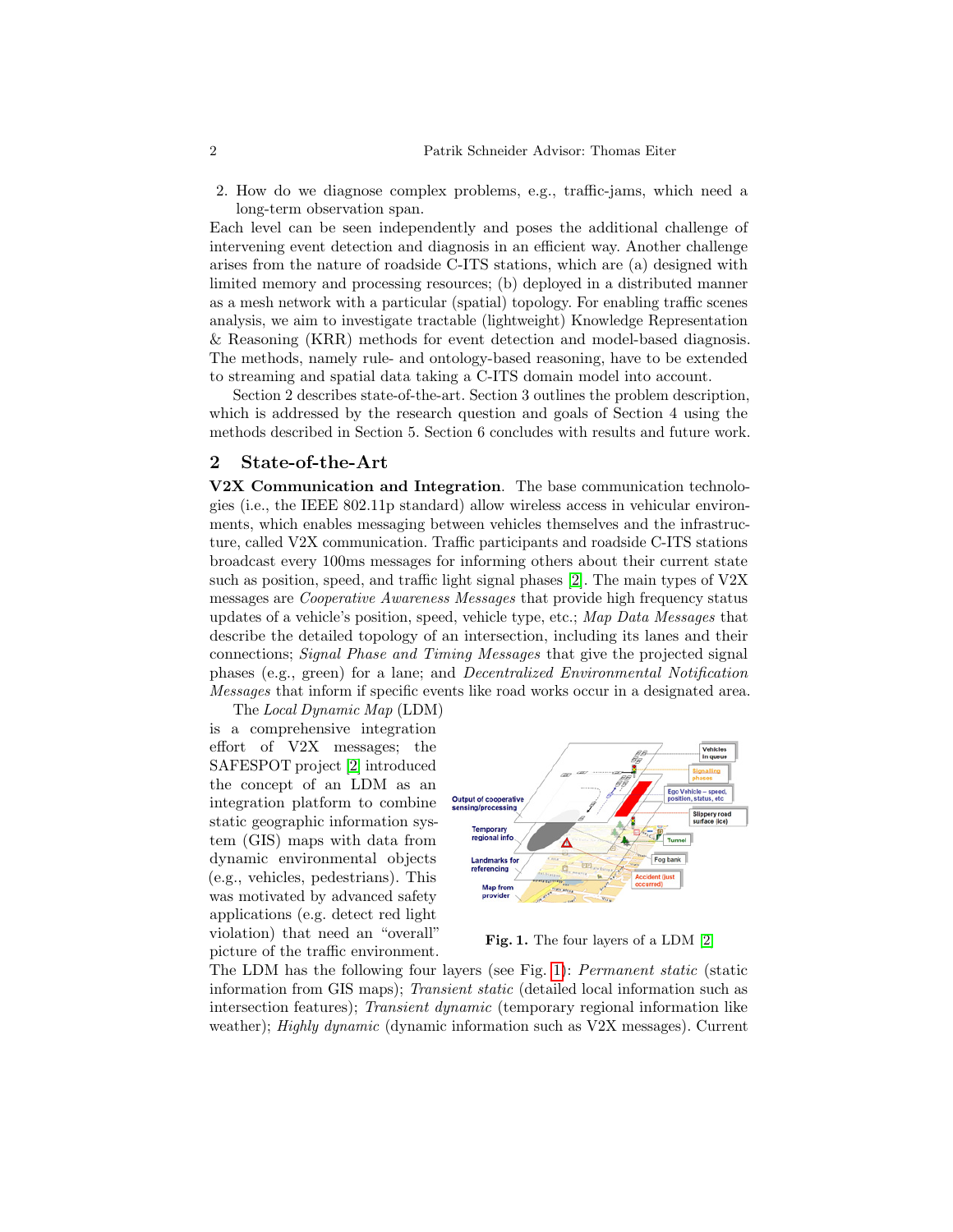research, e.g., [\[20\]](#page-7-0), on architectures of an LDM identified that it can be built on top of a spatial RDBMS enhanced with streaming capabilities. As recognized by [\[20\]](#page-7-0), an LDM should be represented by a world model, world objects, and data sinks that allow the integration of the streamed V2X messages.

Stream-Processing, Complex Event Detection, and Stream-Reasoning. Stream reasoning studies how to introduce reasoning processes into scenarios that involve streams of continuously produced information. In that, domain models provide background knowledge for the reasoning and lift streams to a "semantic" level. Particular aspects of stream reasoning are incremental and repeated evaluation, either push-based, i.e. on data arrival, or pull-based at given points in time, and using data snapshots (called windows) to reduce the data volume. Windows can be obtained by selecting e.g. data based on temporal conditions (time-based windows), or data counts (tuple-based windows). Besides the seminal Continuous Query Language (CQL) [\[4\]](#page-6-1), many formalisms and languages for stream reasoning exist. Among them are (1) extensions of the SPARQL web query language, e.g., Morph-streams [\[9\]](#page-7-1), and CQELS [\[22\]](#page-7-2); (2) extensions of ontology languages to streams e.g. by Ren and Pan [\[25\]](#page-7-3), and STARQL [\[21\]](#page-7-4); (3) rule-based formalisms e.g., ETALIS [\[3\]](#page-6-2), Reactive ASP [\[16\]](#page-7-5), Teymourian et al. [\[27\]](#page-7-6), and LARS [\[6\]](#page-7-7); (4) usage of temporal operators such as LTL in  $[5]$ , and  $[8]$ .

Diagnosis. In A.I., diagnosis is one of the classical application areas and evolved around expert systems such as MYCIN. It can roughly be divided in the datadriven [\[19\]](#page-7-9), [\[28\]](#page-7-10), case-based reasoning [\[1\]](#page-6-4), and model-based diagnosis approaches. Data-driven and case-based reasoning have the disadvantage of not guaranteeing sound and completeness for the diagnoses, which is crucial for traffic management because a predictable behavior is desired to ensure safety regulations, e.g., no conflicts in the signal phases. Model-based diagnosis can be further subdivided into the categories consistency-based diagnosis [\[26\]](#page-7-11), [\[24\]](#page-7-12) and abductive diagnosis [\[11\]](#page-7-13), [\[23\]](#page-7-14). Both categories include observations O of a real system, a (fault) model of the real system  $S$  that simulates the predicted observation, and a list of system components C, which can be healthy or faulty. In contrast to consistency-based diagnosis, with abductive diagnosis the relation between causes and effects can be directly encoded in S. Since we focus on abductive diagnosis, a diagnose D is a subset of  $C$ , which is consistent with  $S$  and combined with  $S$  entails  $O$ . In the work of Lecue et al. [\[18\]](#page-7-15), stream reasoning with description logics (namely  $\mathcal{EL}$ ) has been applied to diagnose "quasi" real-time traffic congestions in Dublin using semantic matchmaking. In Khalastchi et al. [\[17\]](#page-7-16), the authors developed new methods of model-based diagnosis for car accidents in an autonomous vehicle setting by reducing the problem into a SAT-based and a conflict-driven approach.

## 3 Problem Description

The motivating scenarios road intersection safety and changing traffic situations provide the setting, where we have identified theoretical and related technical problems. The problems are in the scope of lightweight systems with limited processor and memory resources. Hence, we limit ourselves to tractable KRR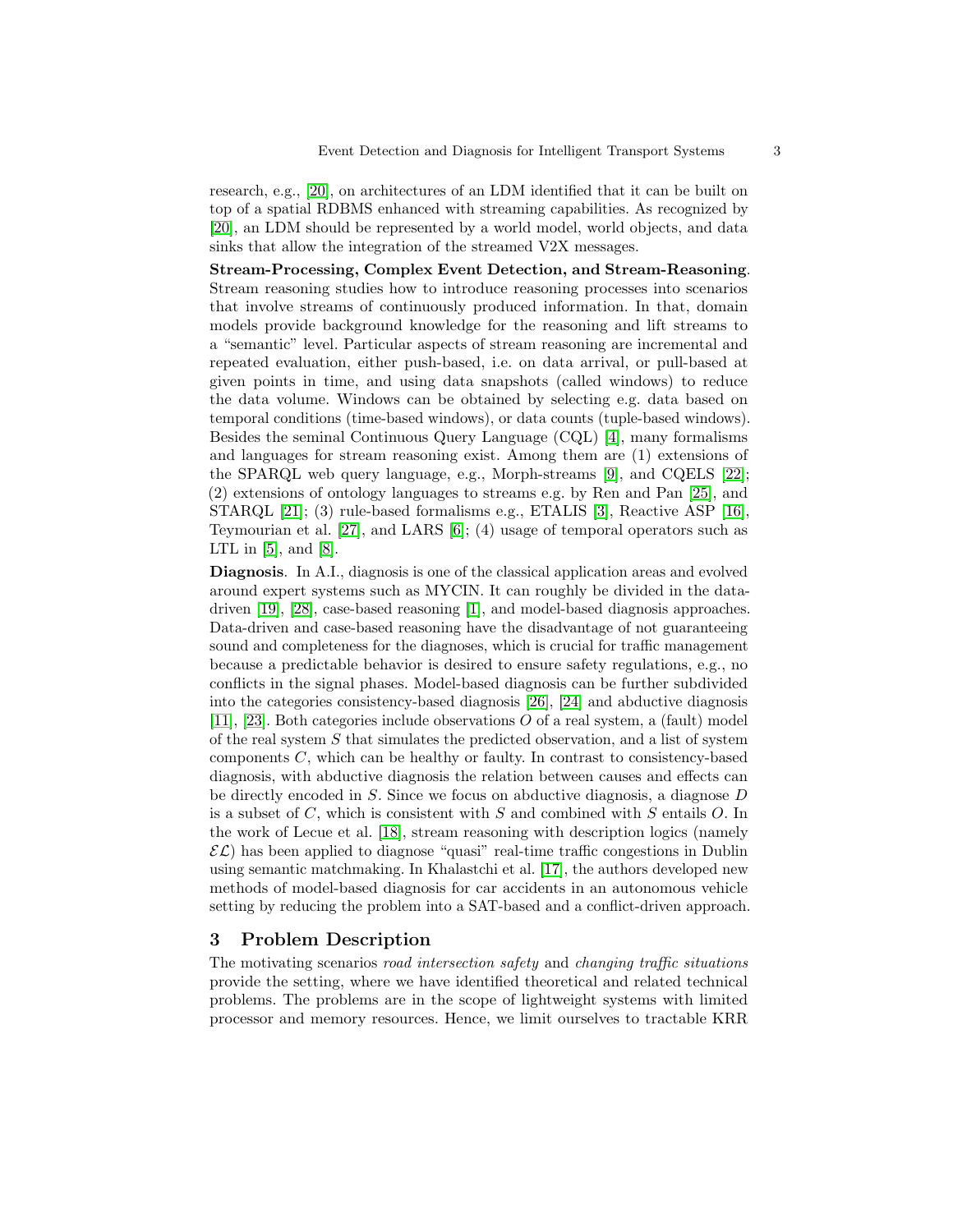methods and techniques. We already have defined in [\[12\]](#page-7-17) an integration layer with a DL-Lite [\[10\]](#page-7-18) ontology representing the LDM and capturing its layers. We divide the problems into the topics listed below.

Event Detection. Event detection is crucial to filter safety relevant events like vehicle collisions, or traffic patterns like a traffic jam. It is closely tied to stream processing, since the events are filtered from different C-ITS data streams, where the integration layer allows us to map the streams to the ontology. Since, there is no query and ontology language yet suited for querying the streams that include spatial data, we face the following problems: Which data model and query language is suited for our streams and what "features"this language should include. For instance, what kind of window operators and aggregate functions could be applied. In case of DL-Lite, our extension might affect its computational properties as First-Order-Rewritability (FO-Rewritability). Further, how can we deal with missing and inconsistent data inside a window. Simple events might be detected by this new query language, but complex events (e.g., multiple-vehicle collisions), which are a chain of simple events satisfying specific temporal and spatial relations, are not captured. This might require more powerful methods related to stream reasoning.

Diagnosis. With event detection, we cannot find the cause for a traffic jam, merely the observations and aggregated facts are captured. Since we only consider model-based diagnosis, we aim to find a minimal set of multiple diagnosis models, where different combinations of faulty components might occur. Creating multiple diagnoses models could be computationally expensive, hence we need a techniques of iteratively calculating these models. Furthermore, we need to investigate how the quality of a model can be determined by allowing preferences. Another challenge arises from the complex domain model of C-ITS, which adds temporal, spatial, and ontological aspects to the diagnosis. For instance, one diagnosis model might be valid now, but already invalided at the next time point. For event detection a query answering based approach might suffice, but for diagnosis a rule-based language like ASP or Datalog might be better suited. However the mentioned languages have to be adapted according to the desired features, e.g., streaming data, but keeping desired computational properties as tractability.

Interaction between Event Detection and Diagnosis. Since the calculation of a diagnosis step is slower than updates in the C-ITS data streams, a two-level approach has to be applied, where the input data is first fed into event detection component for shallow reasoning to determine whether the changed data needs deeper reasoning on the second level, i.e. the full diagnosis. However, an efficient and simple interaction needs to been thoroughly investigated.

## 4 Research Questions and Goals

Research Questions. The overall research question is whether lightweight KRR methods and techniques are suitable for C-ITS applications such as traffic scene analysis. This question can be divided into the following sub-topics:

- Which tractable methods and techniques are suitable to extract (complex) events from C-ITS data streams having an elaborate domain model?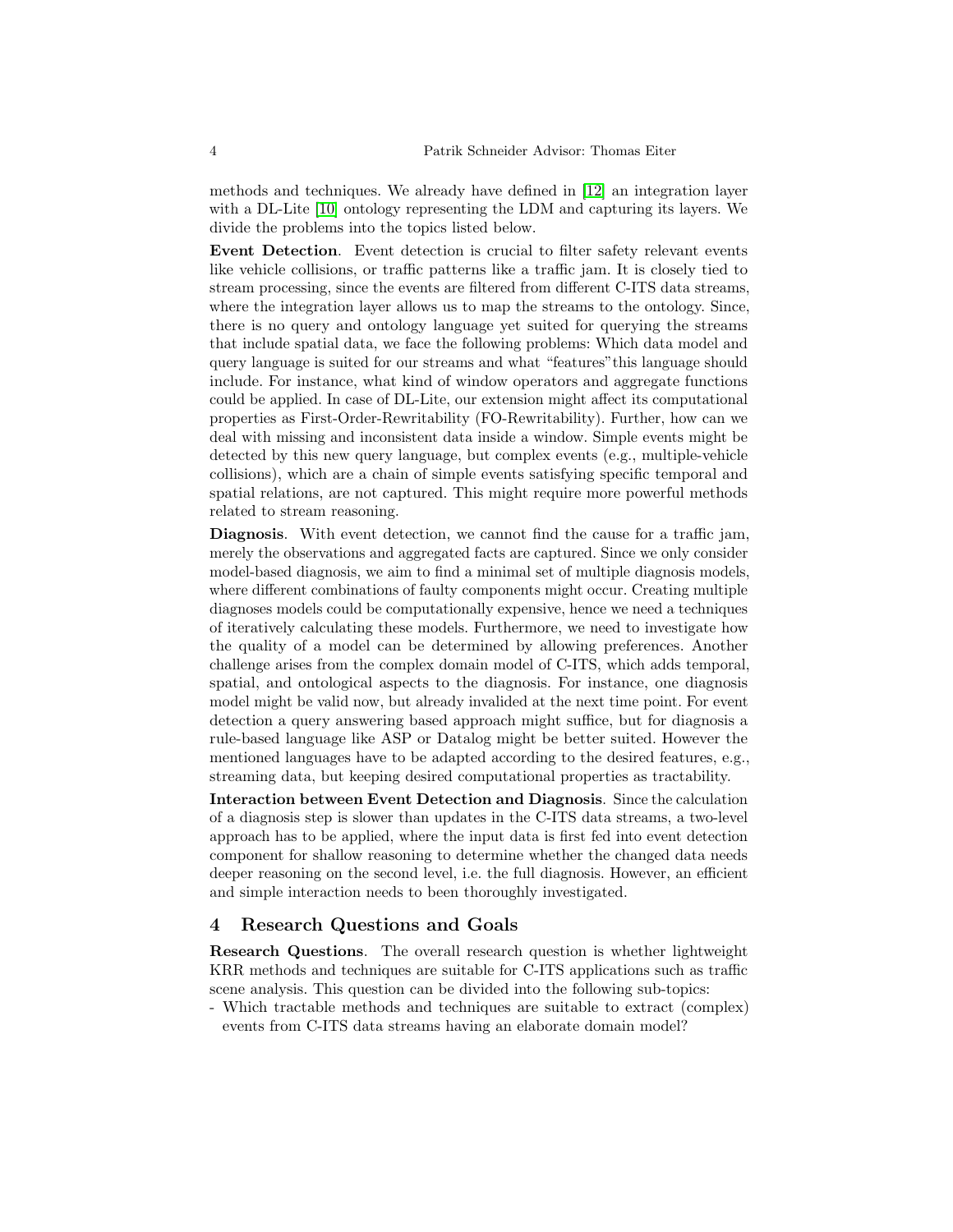- Based on the detected events, how can model-based diagnosis be applied to find long-term problems in roadside C-ITS stations?
- How is an efficient interaction between both components feasible?
- Following from the research questions, the goals of this thesis are as follows:

1. Goal: Event Detection for C-ITS. Based on the integration layer with an LDM ontology, we aim to work out an event detection component by extending DL-Lite for query answering over C-ITS streams. For this, we aim (a) to define a data model and query language suited for spatial data streams; (b) to extend the semantics for query answering with DL-Lite including window operators and aggregates over streams and spatial relations over spatial objects; (c) to provide a technique for query rewriting taking the above into account. The above results might not suffice for complex event detection, hence the language has to be extended to capture temporal relations as in LTL.

2. Goal: Model-based Diagnosis for C-ITS. We aim to develop a modelbased diagnosis component that includes a clear definition and encoding of observations  $O$ , a (fault) model  $S$ , and a list of system components  $C$  applied to the C-ITS domain and in particular to roadside stations. The encoding has to capture the temporal, spatial, and ontological aspects of C-ITS. Based on the encoding, we aim to apply or extend standard rule-bases evaluation with an ASP or Datalog solver. We might encounter technical limitations, e.g., tractability, with standard techniques and might need an iterative approach for evaluation.

3. Goal: Component Integration. Since the event detection part must communicate changes in the requirements to the diagnosis component, a suitable interface and sharing of the domain is required. We aim to define the bidirectional interface between the event detection and diagnosis component, and design methods and techniques to realize the 2-level approach for shallow and deep reasoning, such that unnecessary diagnosis computations are avoided while necessary ones are correctly initiated.

### 5 Methodology

Since our overal goal regards lightweight KRR methods and techniques, our focus is on tractable rule- and ontology-based reasoning. As already mentioned, we start with  $DL\text{-}Like_A$  for the LDM ontology, which is the main language for ontology-based data access [\[10\]](#page-7-18) (OBDA). First, we describe our research plan and its current progress, and give afterwards details on the steps:

- 1. We define a framework that includes all components such as the LDM ontology, the integration layer the query answering, and the diagnosis component. Further, we define the application scenarios and related benchmarks. This step is already finished and the results published in [\[12\]](#page-7-17);
- 2. We work out the component for query answering over streams to allow event detection. This step is also finished and results are available in [\[14\]](#page-7-19) and [\[15\]](#page-7-20);
- 3. We develop the model-based diagnosis component and connect both components. This step has started and some outline of the ideas is given below;
- 4. We evaluate and implement the developed methods and techniques. This should lead to an initial prototype suited for C-ITS environments, where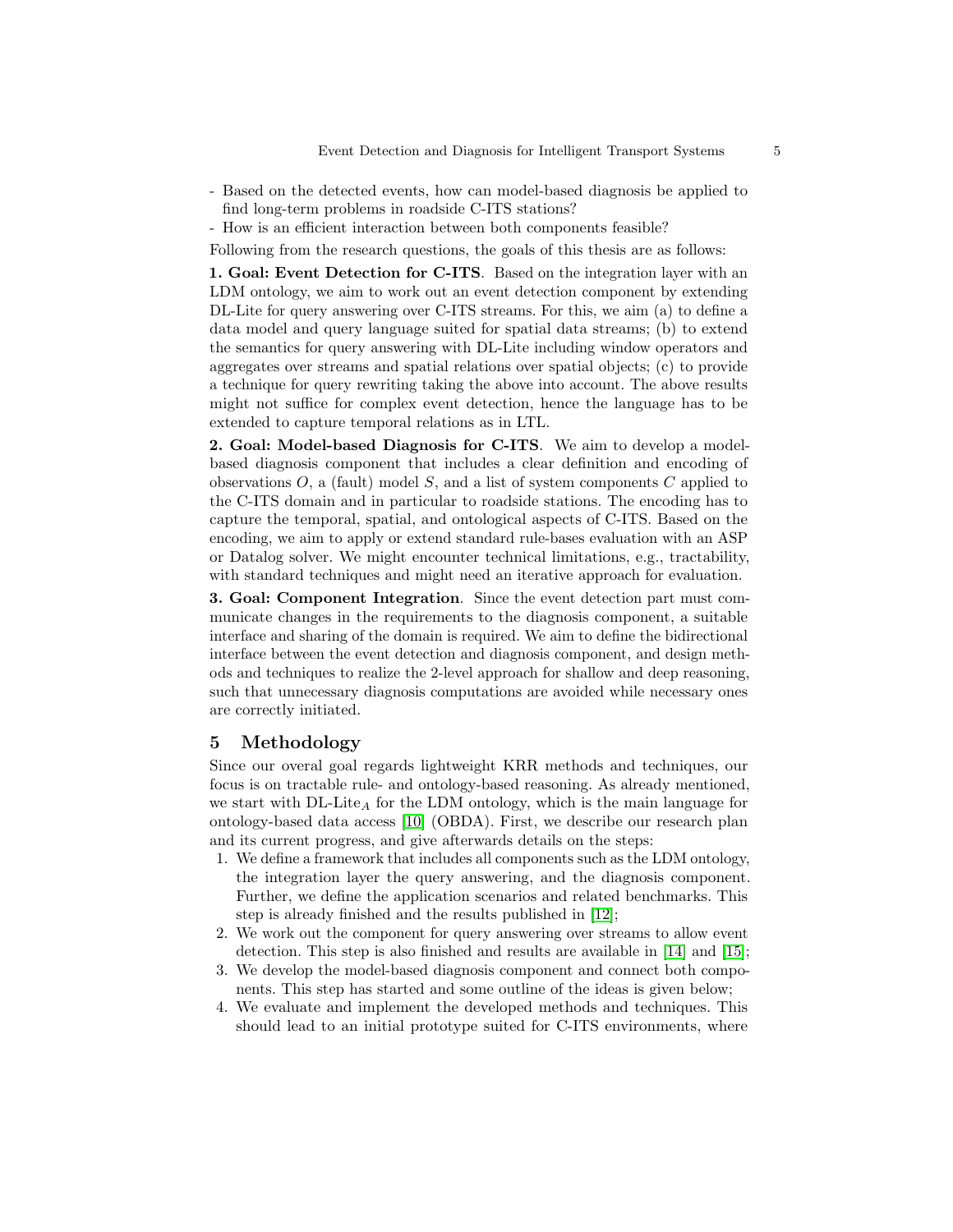the actual evaluation for each scenario will be conducted using the traffic simulation PTV Vissim.[3](#page-5-0)

Query Answering over Streams. The query answering allows us a fast access to the streamed data in the LDM.

Example 1. The following query illustrates the component as it detects red-light violations on intersections by searching for vehicles  $y$  with speed above  $30 \text{km/h}$ on lanes  $x$  whose signals will turn red in 4s:

 $q(x, y)$  : Laneln(x)  $\land$  hasLocation(x, u)  $\land$  intersects(u, r)  $\land$  pos[line, 4s](y, r) $\land$ Vehicle(y)  $\land$  speed[avg, 4s](y, v)  $\land$  (v > 30)  $\land$  isManaged(x, z) $\land$ SignalGroup(z)  $\land$  hasState[first,  $-4s$ ](z, s)  $\land$  (s = Stop)

Query q exhibits the different dimensions that need to be combined:  $Vehicle(v)$ and isManaged $(x, z)$  are ontology atoms that have to be unfolded with respect to the LDM ontology; intersects $(u, v)$  and hasLocation $(x, u)$  are spatial atoms, where the first checks spatial intersection and the second the assignment of geometries to objects; speed[avg, 4s](y, y) resp. pos[line, 4s](y, r) defines a window operator that aggregates the average speed resp. positions (as points) of the vehicles over the streams speed and pos; has State [first,  $-4s$ ](z, Stop) gives us the traffic lights that switch in 4s to the state "Stop".

For the evaluation of this query, we have to extend OBDA to handle spatial and streaming data, which is not considered in the standard approaches as [\[10\]](#page-7-18). In detail, we aim at answering pull-based queries at a single time point  $T_i$  with stream atoms that define aggregate functions on different windows sizes relative to  $T_i$ . For this, we consider a semantics based on *epistemic aggregate queries* (EAQ) over ontologies by dropping the order of time points inside a window and handle the streamed data items as bags (multi-sets). Roughly, we perform two steps, where we (1) calculate only "known" solutions, and (2) evaluate the rewritten query, which contains the rewritten TBox axioms, over these solutions. EAQs are evaluated over temporal filtered and merged sets of data items, called windowed ABoxes. The filtering and merging, relative to the window size and  $T_i$ , creates for each EAQ  $\phi$  one *windowed* ABox  $A_{\boxplus_{\phi}}$ , which is the union of the static ABox A and the filtered streaming data items in the associated windows. The EAQ is then applied on  $A_{\boxplus_{\phi}}$ , which creates groups of aggregated normal objects, constant values, and spatial objects.

We introduce a *bag-based epistemic semantics* for the queries, so that we locally close our world for  $A_{\boxplus_{\phi}}$  and avoid "wrong" aggregations due to the open world semantics of  $DL\text{-}\text{Life}_A$ . For normal objects and constant values, we allow different aggregate functions such as min, max, sum on the data items of a stream. For spatial objects, geometric aggregate functions such as point, line, poly are applied, which create new geometries based on the aggregates.

Model-based Diagnosis. As already outlined, we will support model-based diagnosis as our method of choice. First, we need to define our roadside station and the related problems (e.g. the model of an accident) as a formal diagnosis problems with  $O$ , S and C. Observations  $O$  are taken from the detected events

<span id="page-5-0"></span> $3 \text{ http://vision-traffic.python.com/de/produkte/ptv-vissim/}$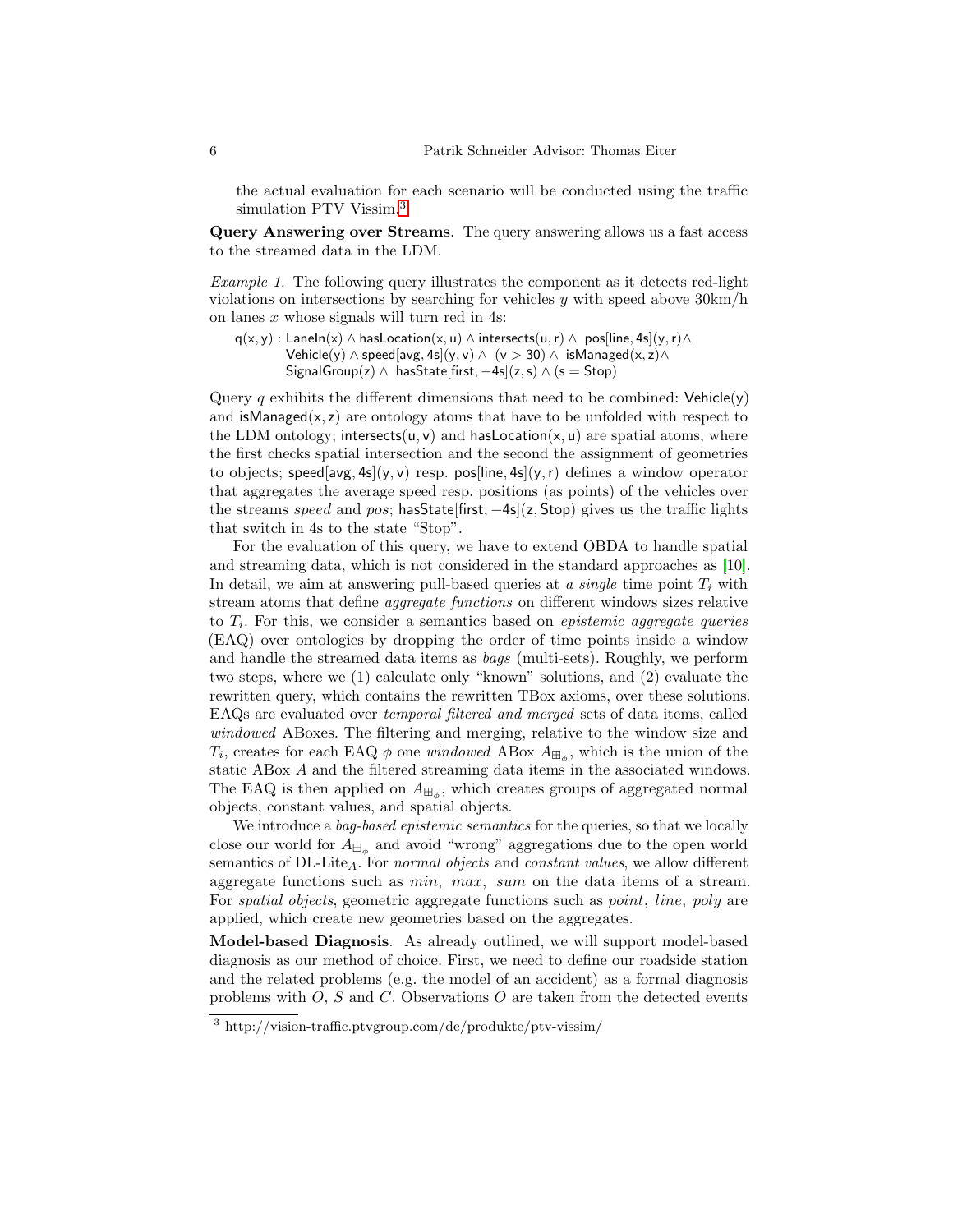via the bidirectional interface;  $C$  is defined as the list of system components that includes details on the actors involved in traffic scene such as traffic lights, vehicles, and the topological definition of an intersections. Further S is the model of a real system's behavior, which includes a definition of correct signal plans for traffic lights, driving behavior of cars, and traffic properties like accidents and traffic flow. A diagnosis  $D$  is then a subset of  $C$ , which is consistent with  $S$ and combined with  $S$  entails  $O$ . Then, we could compile the resulting diagnosis problem into a standard encoding for an ASP or Datalog solver. The results of Beck et al. [\[7\]](#page-7-21) might be a good starting point for the encoding and compiling.

Combining Rules and Ontologies. Different approaches for combining rules and ontologies could be used for the interfacing. We focus on *loose coupling*, where the rule and ontology level are kept as separate, independent components, and an interface mechanism (guaranteed decidability on both sides) connects both components allowing the exchange of knowledge between them (e.g., [\[13\]](#page-7-22)).

#### 6 Conclusion

In this paper, we have presented a framework for allowing traffic scene analysis in C-ITS systems based on tractable KRR methods and techniques such as ruleand ontology-based reasoning. For the scene analysis, we have identified that we need a fast event detection and a model-based diagnosis component that have a common vocabulary based on an LDM ontology. Then, we have shown that event detection is feasible by extending OBDA with query answering over streams of spatial data. Further, the model-based diagnosis component was outlined, so we will be able to identify faulty components of a C-ITS system.

The first two steps are almost finished, however results regarding correctness and handling possible inconsistencies in query answering are desired. An initial prototype needs further development including optimizations and complex spatial aggregates. The third step is ongoing work that currently involves a clear definition and encoding of the model-based diagnosis problem including all involved components, which should allow us to encode and compute it with a ASP/Datalog solver. At the same time, we need to specify the bidirectional interface and work out the information flow between the components. Finally, we aim at evaluating and testing the integrated components using a traffic simulation under real conditions.

# References

- <span id="page-6-4"></span>1. Aamodt, A., Plaza, E.: Case-based reasoning: Foundational issues, methodological variations, and system approaches. AI Commun. 7(1), 39–59 (1994)
- <span id="page-6-0"></span>2. Andreone, L., Brignolo, R., Damiani, S., Sommariva, F., Vivo, G., Marco, S.: Safespot final report. Tech. Rep. D8.1.1 (2010)
- <span id="page-6-2"></span>3. Anicic, D., Fodor, P., Rudolph, S., Stojanovic, N.: EP-SPARQL: a unified language for event processing and stream reasoning. In: WWW 2011. pp. 635–644 (2011)
- <span id="page-6-1"></span>4. Arasu, A., Babu, S., Widom, J.: The CQL continuous query language: semantic foundations and query execution. VLDB J. 15(2), 121–142 (2006)
- <span id="page-6-3"></span>5. Artale, A., Kontchakov, R., Kovtunova, A., Ryzhikov, V., Wolter, F., Zakharyaschev, M.: First-order rewritability of temporal ontology-mediated queries. In: Proc. of IJCAI 2015. pp. 2706–2712 (2015)